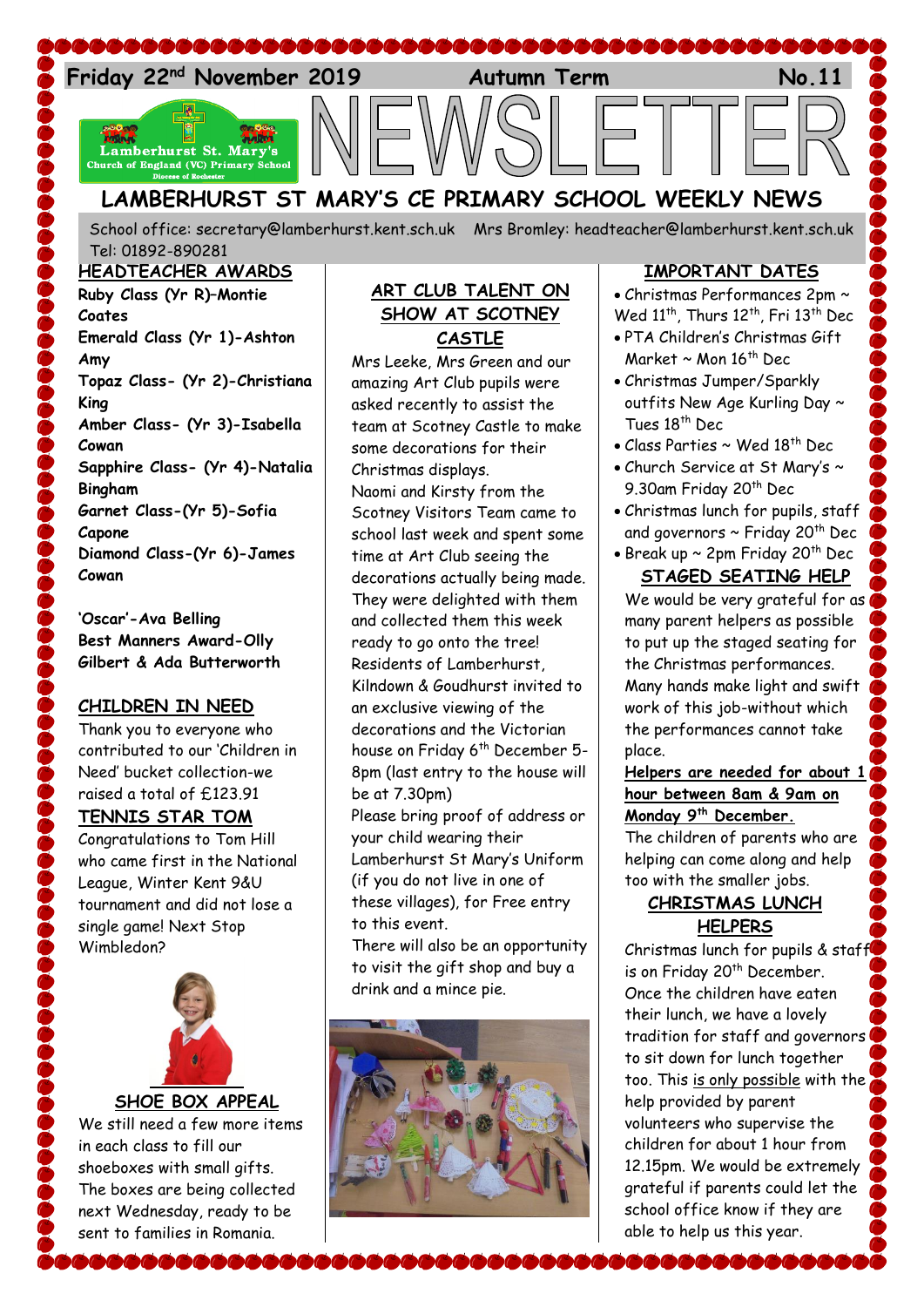### \&&&&&&&&&& **DOLCE ART COMPETITION WINNERS**

Congratulations to Eve Rahman-Waywell & Tabitha Pascoe whose artwork has been selected to go through to the finals of the National Dolce Catering Christmas Art Competition. We were so impressed with all of the entries that everyone will be getting a prize from Mrs Bromley in assembly next week!

# **BASKETBALL TEAM SUCCESS**

Congratulations to our Basketball Team: Oscar Scott(Cpt), Rufus Ward, Tom Hill, Teddy Blake, Joshua Jones, Sofia Capone, Tabitha Pascoe and Seth Wingfield who played against four other primary schools from Tunbridge Wells and showed once again the strength of their team skills.

We were so impressed that this Year 5 team led by Year 6 Captain Oscar played so magnificently, especially as it was their very first tournament. The schools we were up against were three times as large as LSM and played mainly Year 6 children. A huge well done to Oscar Scott who was the only Year 6 player and a fabulous mentor to the Year 5's and a great result for their first appearance.



## **SWIM FUSION**

Swim Fusion Swim School, Goudhurst is now taking enquiries and bookings for the January term. Parties, small groups & private lessons are available. Please contact Camilla: info@swimfusion.com

#### **BBBBBBBB SUPPORTING NATALIE**

In last week's newsletter, we shared the story and future work of one of our former pupils Natalie Barden who is raising funds towards her voluntary work in Nepal.

We hope that lots of you will come along to the 'Danceathon', being run by Natalie and Miss Sturman 4.30-5.30pm next Friday in the school hall. Pupils may attend with or without parents for a donation of £2. Natalie would also like Pre-loved clothing, shoes, bags and bricbrac for the Sale that she is holding on Saturday 30th November in the village hall Lamberhurst. Donations of items for Natalie can be brought into to school throughout next week, up to 5pm next Friday 29<sup>th</sup> November.

## **BLACK FRIDAY PTA SALE!**

Our hardworking PTA had a great idea for fundraising on Bonfire Night and made some fabulous sweetie cones which they hoped to sell at the event - best laid plans were undone by the weather and cancellation of the event! However, all is not lost as next Friday 29<sup>th</sup> November after school; the PTA will be selling them in their 'Black Friday Sweet Sale'.

### **THE HIVE**

A new and unique venue has opened in Cranbrook and Emma who is one of the owners would like to extend a warm invitation to Lamberhurst Parents to come along and see what they have to offer.

The hive has a coffee lounge, Greek kitchen and offers a meeting/working space for local businesses to hold meetings. They also host music and Meze evenings as well as local business networking events.

https://www.hivehubs.buzz **\@@@@@** 

#### **COCOCOCO GET INTO TEACHING**

Find out more at a Get into Teaching information evening. Upcoming events (all of which start at 7 pm) are:

•Thursday, 5 December 2019 at St. John's Primary, Tunbridge Wells, TN4 9EW

•Wednesday, 8 January 2020 in the Sixth Form Centre at Bennett Memorial School, TN4 9SH

•Tuesday, 21 January 2020 at Claremont Primary School, TN2 5EB

Training will take place within our partnership of West Kent and East Sussex primary & secondary schools. Trained teachers gain a PGCE: the internationally recognised qualification of trained teachers. Our partnership has extensive expertise in training teachers and has a 100% employment rate. For secondary trainees a wide range of subjects is available. Generous bursaries & scholarships (up to £30k) are available to support you. For further details see: www.teachkentandsussex.org.uk & twitter: @TeachKandS Please contact Carol Hughes or Hilary Sutton by telephone on 01892 521595 for an informal discussion or email contact@teachkentandsussex. org.uk to register your interest.

## *Today you will also receive via ParentMail:*

Every Family ~ Teach Kent & Sussex Letter Every Family ~ 'The Hive' Flyer Every Family ~ Flu vaccination NHS Letter